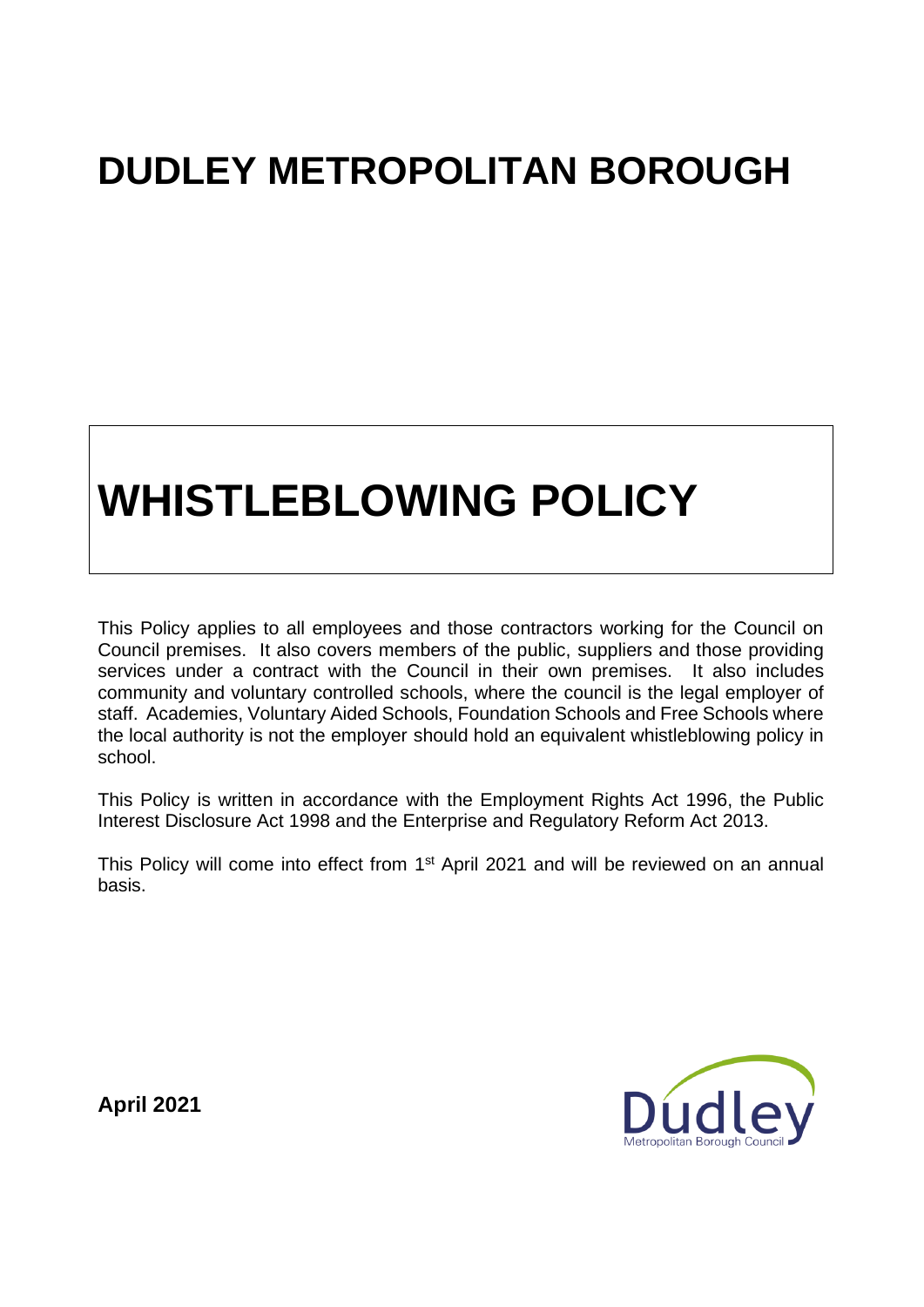### **Contents**

|                | <b>Contents</b>                                          | Page Nº |
|----------------|----------------------------------------------------------|---------|
|                | Introduction                                             | 2       |
| $\overline{2}$ | Aims and Scope of the Policy                             |         |
| 3              | Safeguards                                               | 5       |
| 4              | <b>Untrue Allegations</b>                                | 5       |
| 5              | How to raise a Concern                                   | 5       |
| 6              | Advice to employees wishing to raise a concern or make a | 8       |
|                | disclosure                                               |         |
|                | Whistleblowing by members of the public                  | 8       |
| 8              | How to report an actual or suspected serious wrongdoing  | 9       |
| 9              | How the Council will respond to a disclosure             | 11      |
| 10             | <b>Confidentiality and Anonymity</b>                     | 12      |
| 11             | Protecting an employee whistleblower                     | 13      |
| 12             | Recording and monitoring complaints                      | 14      |
| Appendix 1     | The Nolan Principles                                     | 16      |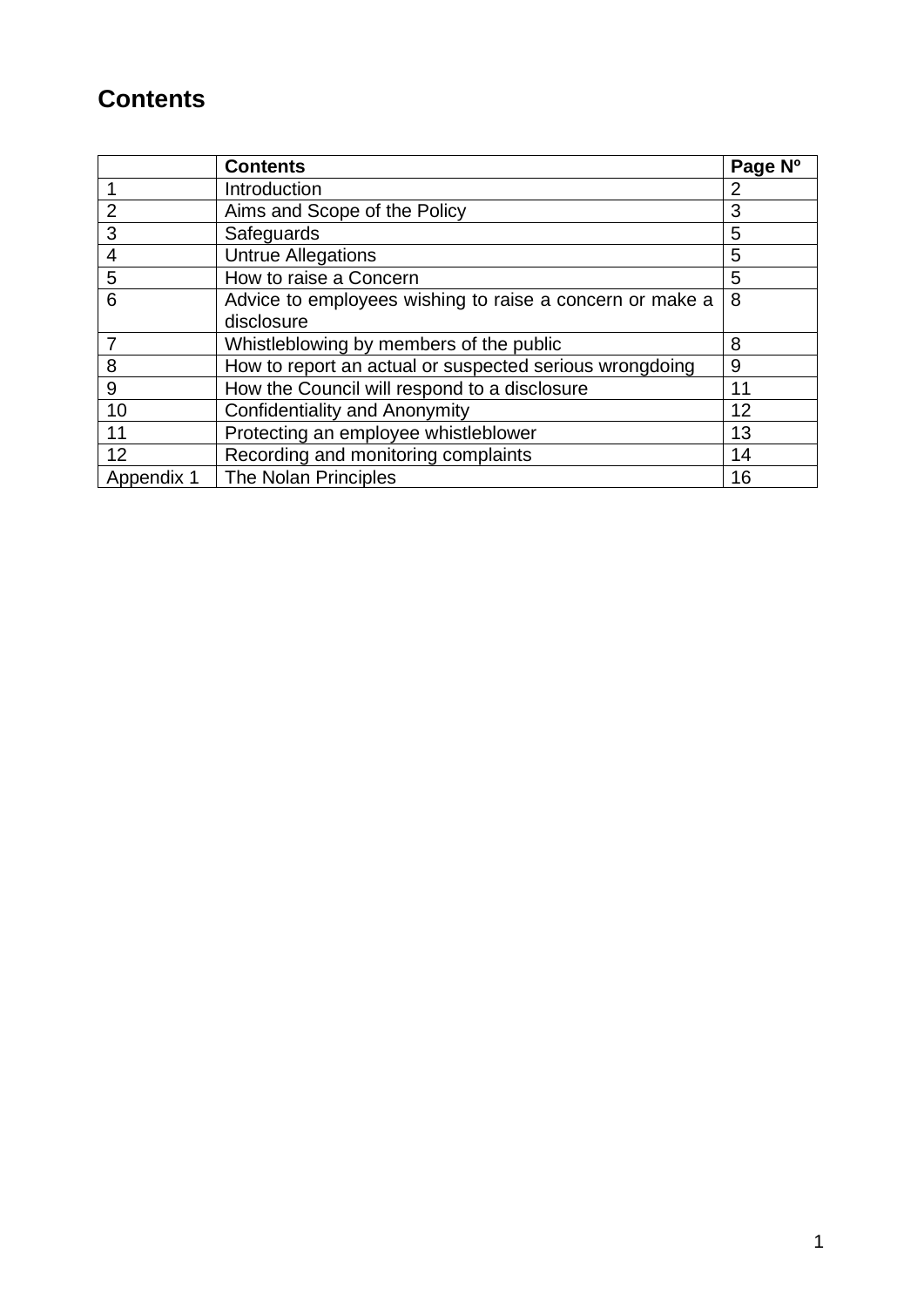#### **1 INTRODUCTION**

- 1.1 Dudley Council is committed to ensuring that it, and the people working for it, complies with the highest standards of openness, honesty, integrity and accountability.
- 1.2 The term whistleblowing has a specific legal definition, i.e. a disclosure or allegation of serious wrongdoing made by an employee, and a wider public definition, i.e. any disclosure or allegation of serious wrongdoing made by anyone.
- 1.3 This policy seeks to cover disclosures and allegations of serious wrongdoing within the Council that are made by anyone. It also covers suppliers and those providing services under a contract with the Council in their own premises, for example, care homes. Where this policy makes reference to a whistleblower; it refers to any individual or a member of the public who is making a disclosure or allegation of any serious wrongdoing.
- 1.4 Employees are often the first to realise that there may be something seriously wrong within the Council. However, they may not express their concerns because they feel that speaking up would be disloyal to their colleagues or to the Council and they may have fears of harassment, reprimand, getting it wrong or victimisation. In these circumstances, it may be easier to ignore the concern rather than report what may just be a suspicion of malpractice.
- 1.5 In line with our commitment we expect employees, suppliers and those providing services under a contract with the Council in their own premises and others that we deal with, who have serious concerns about any wrongdoing with regards to the Council's work, to come forward and voice those concerns. It is recognised that most cases will have to proceed on a confidential basis.
- 1.6 This Policy makes it clear that you can do so without fear of victimisation, subsequent discrimination or disadvantage. *This Whistleblowing Policy is intended to encourage and enable employees to raise serious concerns within the Council rather than overlooking a problem or "blowing the whistle" outside the Authority.*
- 1.7 These procedures are in addition to the Council's complaints procedures and other statutory reporting procedures applying to some directorates such as those relating to safeguarding children or vulnerable adults. Managers are responsible for making service users aware of the existence of these procedures.
- 1.8 This policy is not designed to be used:
	- a) for raising or reconsideration of matters that come under existing internal Dudley Council procedures e.g. grievance, disciplinary or capability procedures; or
	- b) for allegations that fall within the scope of specific procedures (for example child or vulnerable adult protection) which will normally be referred for consideration under the relevant procedure recommended from the Dudley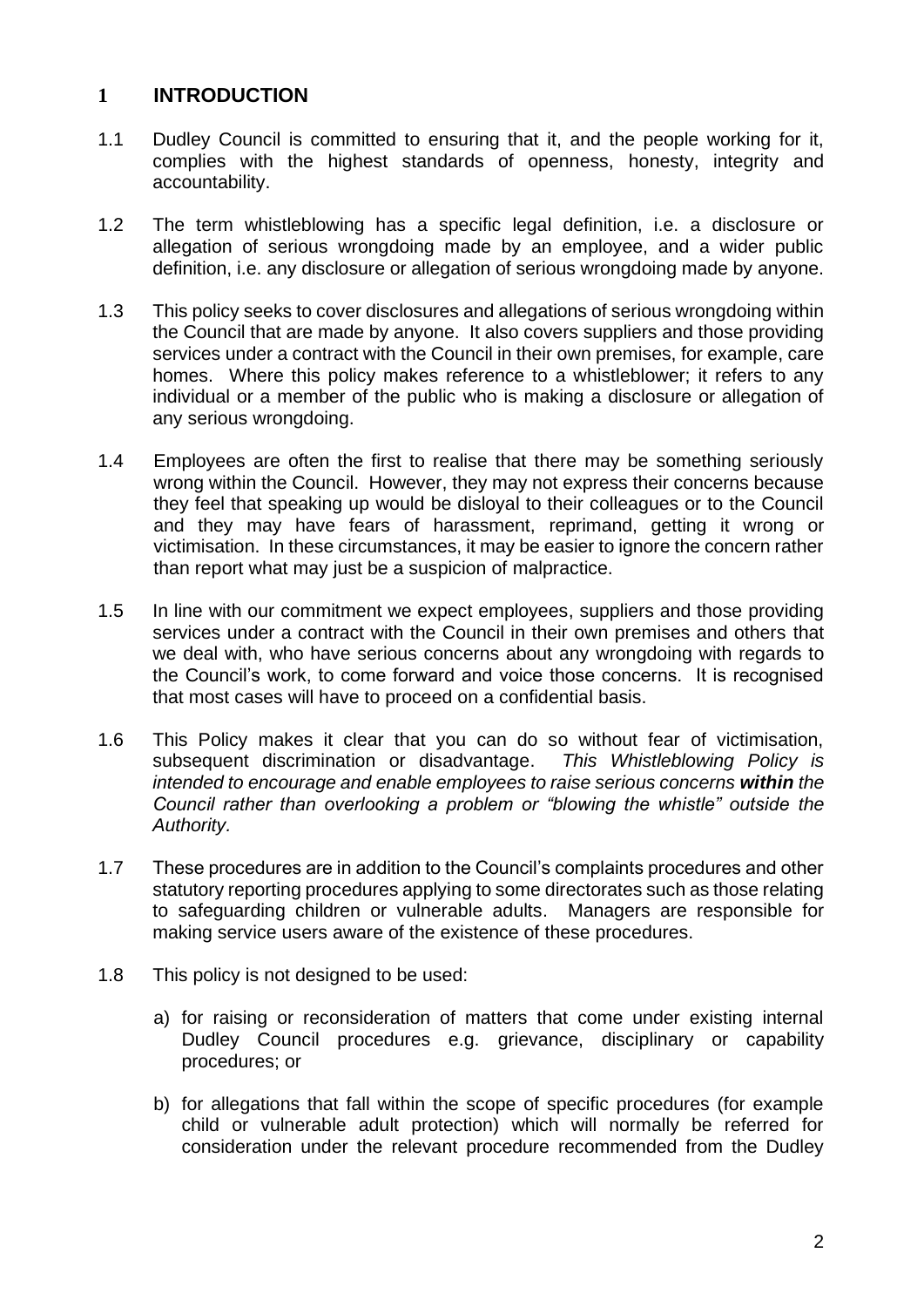Safeguarding Board, unless the employee has good reason to believe that the procedure is not being followed or will not be followed effectively; or

- c) as an appeal process from any complaint or grievance handled under any of the above procedures.
- 1.9 Where a complaint made under this policy falls outside the scope of the policy, e.g. where the complaint falls outside the scope of "serious wrongdoing", Dudley Council will advise the whistleblower of this and consult with the whistleblower in respect of taking the complaint further. Wherever possible, the Council will comply with the view of the whistleblower, but there are situations where the Council is legally required to pass on details of allegations, without the consent of the whistleblower, such as in safeguarding matters, or where the allegations related to serious criminal activity undertaken by individuals outside the Council.
- 1.10 This policy has been consulted upon and is supported by all trade unions.

#### **2 AIMS AND SCOPE OF THIS POLICY**

- 2.1 This Policy aims to:
	- Encourage everyone to feel confident in raising concerns and to question and act upon concerns about practice.
	- Provide avenues to raise those concerns and receive feedback on any action taken.
	- Ensure an individual receives a response to any concerns raised and that they are aware of how to pursue them if they are not satisfied.
	- Reassure the individual who has raised a concern that they will be protected from possible reprisals or victimisation if they have a reasonable belief that they have made any disclosure.
- 2.2 There are existing procedures in place if you are employed by Dudley Council to lodge a grievance relating to your own employment. The Whistleblowing Policy is intended to cover major concerns and in order to protect any wrongdoing which fall outside the scope of other procedures of serious wrongdoing. These include:-
	- Breach of a legal obligation
	- Conduct which is an offence or a breach of law, including, for example, General Data Protection Regulation (GDPR) and equality legislation
	- Any criminal activity; including incitement to commit a criminal act
	- Corruption or fraud
	- A miscarriage of justice
	- A danger to health and safety risks of any individual (including members of the public)
	- Damage to the environment
	- Abuse of power or authority
	- The unauthorised use of public funds (including gross waste or mismanagement of funds)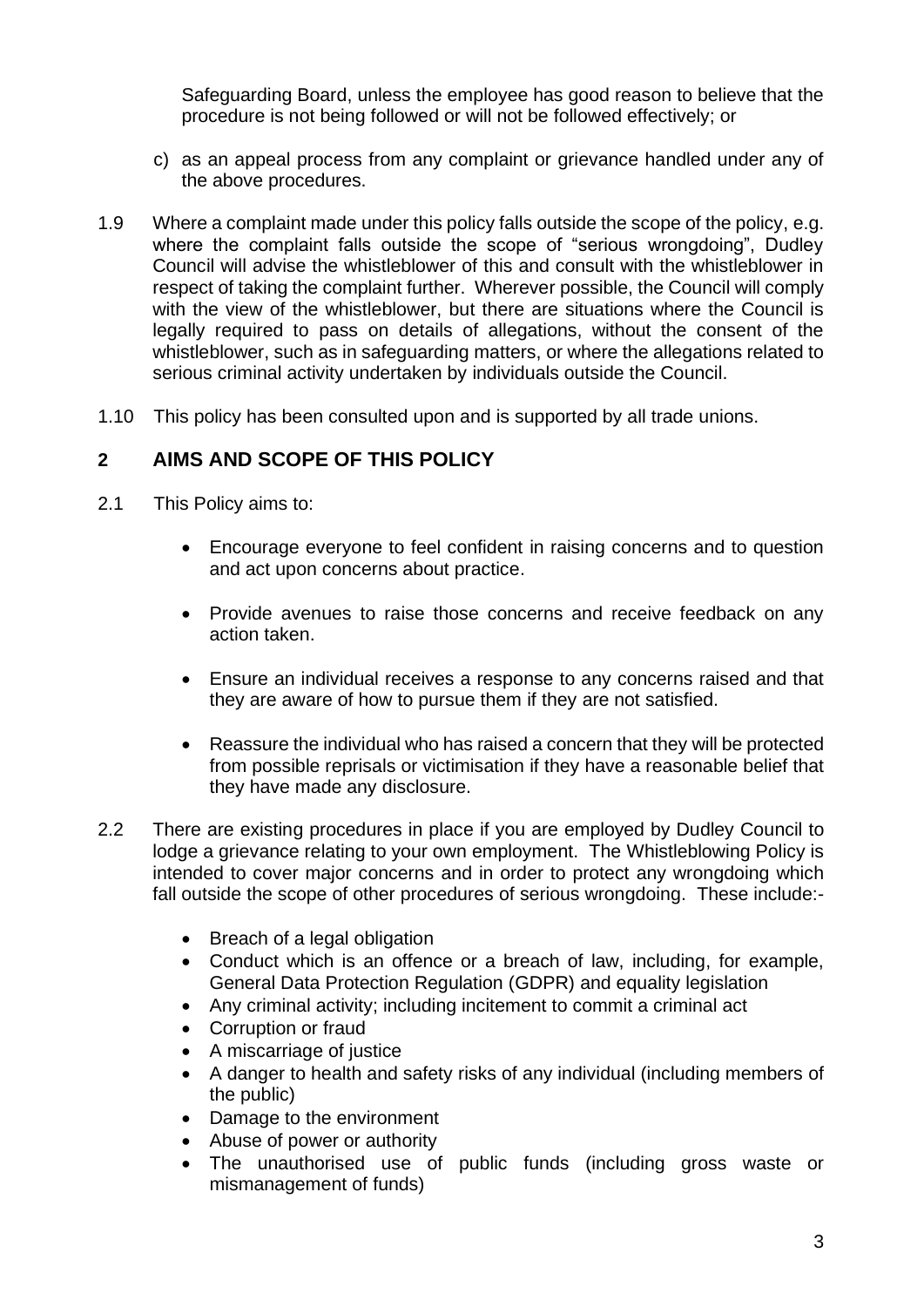- Failure to comply with professional standards, Council policies or codes of practice/conduct
- Sexual, emotional or physical abuse or neglect of clients, or other unethical conduct
- Safeguarding children and vulnerable adults
- Any other form of improper action or conduct is taking place. This could include breaches of the regulation requiring school governors to "act with integrity, objectivity and honesty and in the best interests of the school" (The School Governance (Roles, Procedures and Allowances) (England) Regulations 2013)
- Breaches of the "Nolan Principles of Conduct Underpinning Public Life" (Please refer to Appendix 1)
- Deliberately concealing any of the above

committed by or related to the actions of:

- Dudley Council employees/workers
- Councillors
- Contractors, agency staff, suppliers or consultants of Dudley Council in the course of their work for the Council
- Trade Unions
- Members of a school Governing Body
- 2.3 Any serious concerns of wrongdoing that you have about any aspect of service provision or the conduct of officers listed above can be reported under the Whistleblowing Policy. This may be about something that:
	- makes you feel uncomfortable in terms of known standards, your experience or the standards you believe the Council subscribes to; or
	- is against the Council's Standing Orders, Financial Regulations and policies; or
	- falls below established standards of practice; or
	- amounts to improper conduct

In order for there to be a protected disclosure, information must be disclosed; it is not enough for an allegation to have been made.

Where a disclosure is merely an expression of opinion that fails to show that a legal obligation has been or is likely to be breached, it cannot amount to a protected act or qualifying disclosure.

This Policy does **not** replace the corporate or school complaints procedure.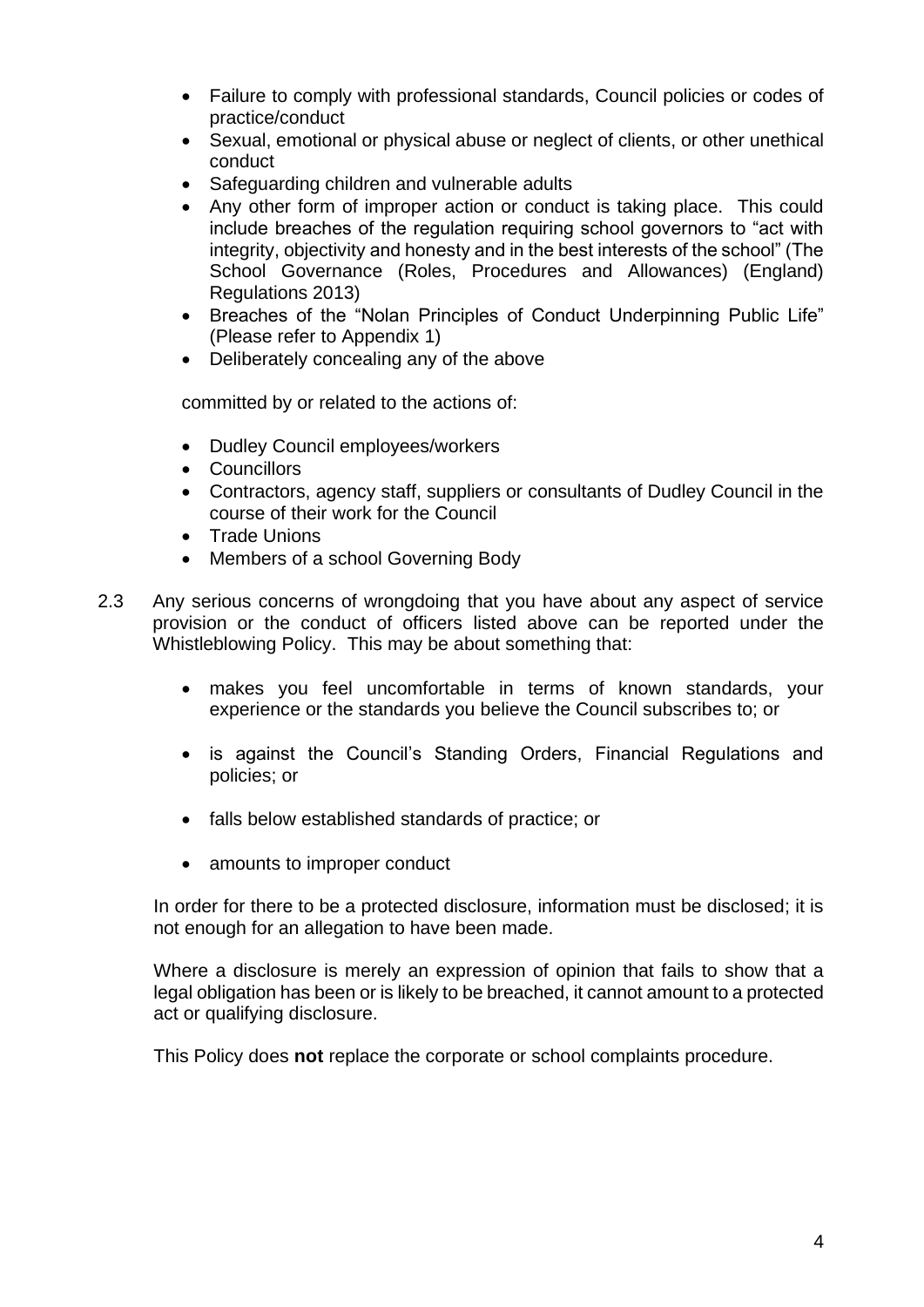#### **3 SAFEGUARDS**

#### **Harassment or Victimisation**

- 3.1 The Council is committed to good practice; high standards and wants to be supportive of anyone making a protected disclosure.
- 3.2 The Council recognises that the decision to report a concern can be a difficult one to make. If what you are saying is true, or if you have reasonable grounds for believing that it is true, you should have nothing to fear because you will be doing your duty to your employer and those for whom you are providing a service.
- 3.3 The Council will not tolerate any harassment or victimisation (including informal pressures) and will take appropriate action to protect you when you raise a concern.
- 3.4 Any investigation into allegations of potential malpractice will not influence or be influenced by any disciplinary or redundancy procedures that affect employees of the Council.

#### **4 UNTRUE ALLEGATIONS**

4.1 If you make an allegation but it is not confirmed by the investigation, no action will be taken against you. If, however, you make an allegation frivolously, maliciously or for personal gain, disciplinary action may be taken against you if you are employed by the Council. Action via the civil courts may be taken against you if you are a member of the public. As this policy applies to agency and contractors, both may be terminated if allegations are malicious.

#### **5 HOW TO RAISE A CONCERN**

**Disclosures made by Dudley Council employees, Trade Unions, Agency Staff, and any other individuals working for the Council.**

#### **The Public Interest Disclosure Act 1990 (PIDA)**

- 5.1 PIDA is designed to encourage and enable employees (which includes Agency Staff and any other individual working for the Council) to raise any concerns about any suspected serious wrongdoing, an illegal act or a dangerous situation within the Council.
- 5.2 This is called making a "Protected Disclosure" under the Act, and when it is made in the public interest and in accordance with this policy, an employee is legally protected from harassment or victimisation as a result of the disclosure.
- 5.3 The person making the disclosure does not have to be directly or personally affected by the serious wrongdoing, but the disclosure must be made in the public interest.
- 5.4 PIDA will protect any employee or worker making a Protected Disclosure; irrespective of whether or not the disclosure relates to information gained in the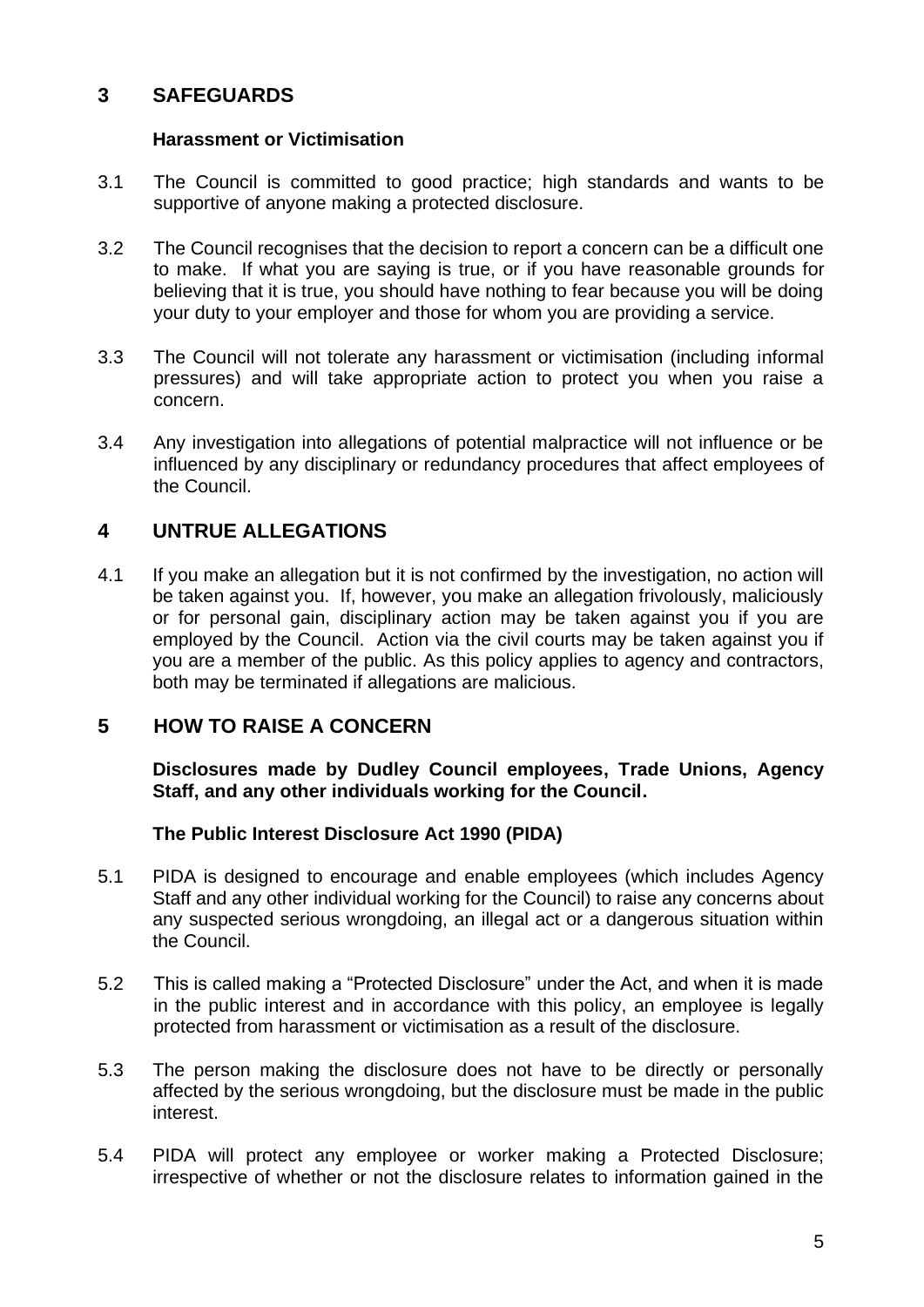course of their employment (e.g. a protected disclosure made by an employee acting as a service user would still fall under the PIDA protection).

- 5.5 If an employee does not feel comfortable making a disclosure to the Council, they may be entitled to make a disclosure to other prescribed persons. For further information please see paragraph 8.3.
- 5.6 Contact details for the Council's Monitoring Officer, Mohammed Farooq, can be found on the Whistleblowing posters which are displayed across the organisation although as a first step you should normally raise concerns with your immediate manager (or in the case of schools, the Head Teacher), their superior or their Director. This depends, however, on the seriousness and sensitivity of the issues involved and who is suspected of the malpractice. For example, if you believe that management is involved, you should approach their manager, or their manager's manager, or the Director. Alternatively, you could approach the Chief Executive, the Director for Finance and Legal, the Monitoring Officer or Audit Services referred to on page 9 of this policy. In the case of schools, staff should normally refer the matter to their Head Teacher, the school Governing Body, or where appropriate, to the Director of Children's Services. If you are a member of the public you can contact one of the individuals listed in the table at point 8.1 of this Policy.

For specific safeguarding concerns if you believe an employee has:

- Behaved in a way that has harmed or may have harmed a child or vulnerable adult;
- Possibly committed a criminal offence against or related to a child or vulnerable adult; or
- Behaved towards a child or children or vulnerable adults(s) in a way that indicates that they are unsuitable to work with children or vulnerable adults.

You should follow safeguarding children procedures (Part B, Section 11) [<http://safeguardingchildren.dudley.gov.uk/information-for](http://safeguardingchildren.dudley.gov.uk/information-for-professionals/safeguarding-children-procedures/part-b-specific-safeguarding)[professionals/safeguarding-children-procedures/part-b-specific](http://safeguardingchildren.dudley.gov.uk/information-for-professionals/safeguarding-children-procedures/part-b-specific-safeguarding)[safeguarding>](http://safeguardingchildren.dudley.gov.uk/information-for-professionals/safeguarding-children-procedures/part-b-specific-safeguarding) or contact the Local Authority Designated Officer (LADO) in respect of managing concerns or allegations at Safeguarding & Review via the Safeguarding Review Unit (Tel No 01384 813061). The link is also the same for safeguarding of adults.

- 5.7 Concerns may be raised verbally or in writing. Individuals who wish to make a written report are invited to use the following format:
	- the background and history of the concern (giving relevant dates), and the reason why you are particularly concerned about the situation
	- each disclosure should be separately identified by reference to date and content
	- each alleged failure or likely failure to comply with a legal obligation or a matter giving rise to a health and safety breach should be separately identified
- 5.8 The earlier you express the concern the quicker action may be taken.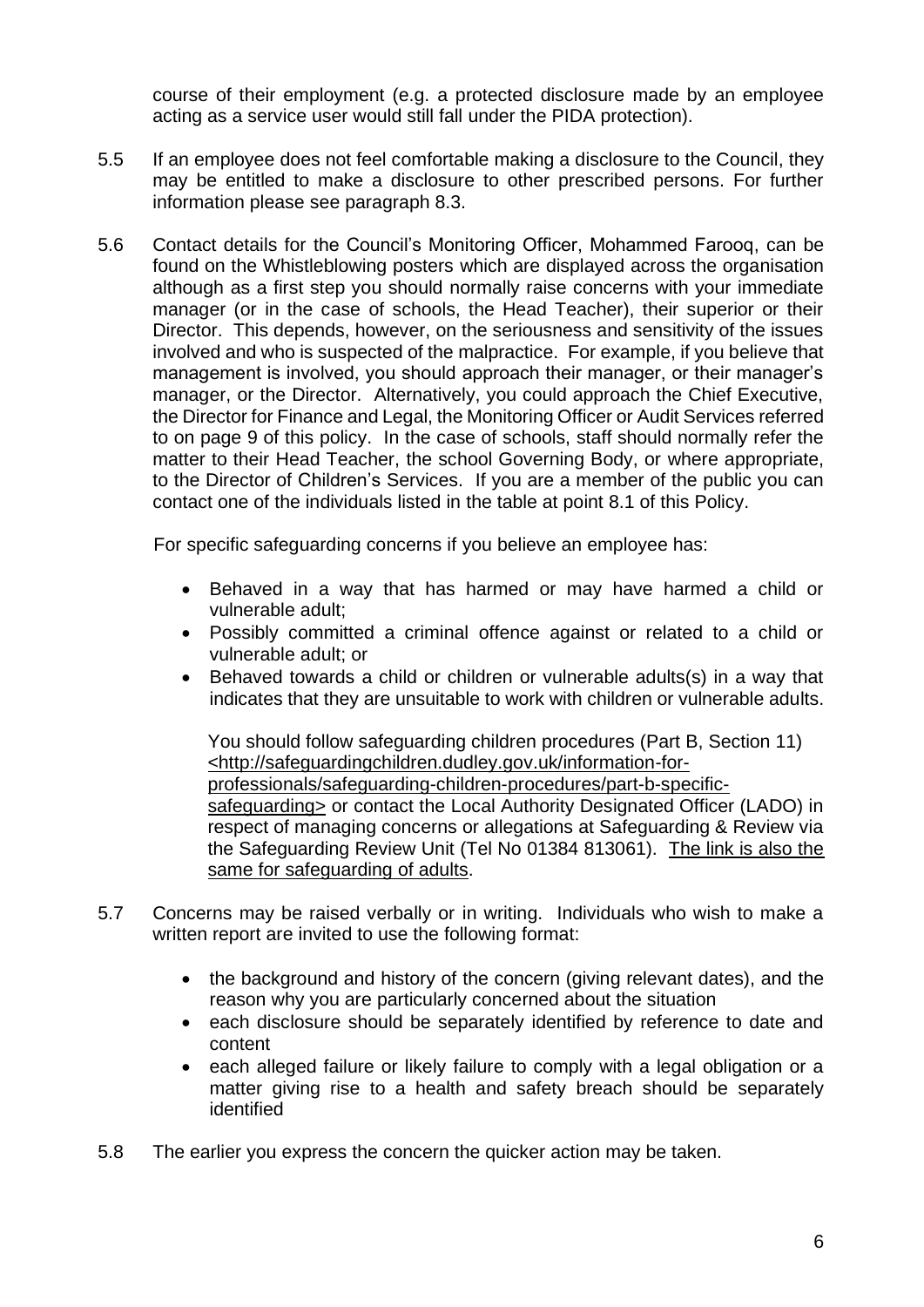5.9 Although you are not expected to prove beyond doubt the truth of an allegation, you will need to demonstrate to the person contacted that you have a reasonable belief that there has been wrongdoing.

#### **Individuals employed or working in Schools**

- 5.10 Individuals employed in schools are normally expected to raise their concerns within the school initially, using existing policies where they are appropriate.
- 5.11 Where the employee working in a school considers one or more incidents amount to a safeguarding incident, they should make a referral under the Schools Safeguarding policy.

However, if the employee has good reason to believe that

- a) the complaint or whistleblowing will not be managed properly within the school, or
- b) that they will be exposed to victimisation as a result of the complaint; or
- c) the concern is about another school or another service provided by Dudley Council;

then the employee may make the complaint directly to Dudley Council. People who make a complaint to Dudley Council about the school in which they work should set out why they feel unable to make the complaint directly to the school.

5.12 This policy requires the Headteacher or Chair of Governors in a community or voluntary controlled primary, secondary or special, voluntary controlled or maintained nursery school to respond to a disclosure in the same way as Dudley Council would respond. The Headteacher or Chair of Governors, as the case may be, is expected to seek advice as necessary from the Council and their HR provider.

#### **Foundation and Voluntary-Aided Schools**

- 5.13 In foundation and voluntary-aided schools that are also maintained (i.e. funded) by the Council, the governing body, not the Council, is the employer. It is therefore the responsibility of the governing body to adopt a whistleblowing policy.
- 5.14 In a foundation or voluntary-aided school, it is for the governing body to decide how, within its policy, employees and workers may make a qualifying disclosure which they do not feel able to share with the Headteacher or Chair of Governors. For example, a church school may wish to have discussions with the appropriate Diocesan Authority.
- 5.15 Where a concern is sent to the Council in respect of foundation or voluntary-aided schools, they will only be able to deal with those concerns in line with any legal obligations on the Council. The Council's ability to investigate disclosures of serious wrongdoing made against a foundation or voluntary-aided school is considerably less than disclosures made against schools falling under the Council's whistleblowing scheme, and as such, the Council has limited legal powers to investigate a disclosure made in respect of foundation and/or voluntary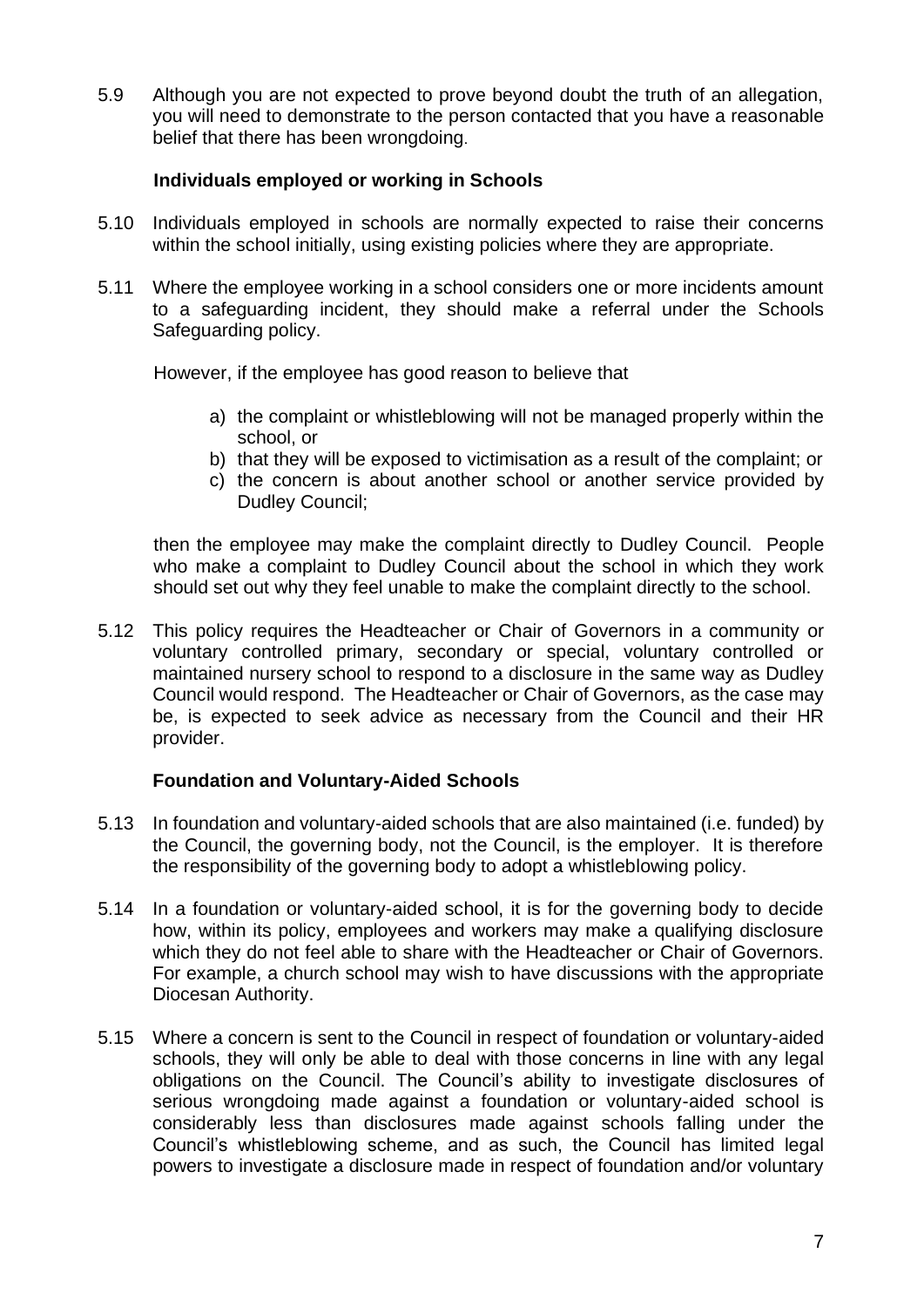aided schools (except for certain types of allegations where there are statutory responsibilities of the Council, including but not limited to Safeguarding, Special Educational Needs and/or financial mismanagement allegations).

5.16 Employees who have major concerns about other schools or about Council services outside the school where they work; should report those concerns directly to the Council under this policy, as a member of the public.

#### **Academies/Sixth Form Colleges/Free Schools**

- 5.17 The Council does not maintain academies, sixth form colleges and/or free schools and these institutions need to adopt their own procedures, If concerns are raised that relate to the functions of the Council they will be dealt with under section 8 of this procedure.
- 5.18 The Council has no legal powers to investigate a disclosure made in respect of academies, sixth form colleges, further education establishments and/or free schools (except for disclosures made in respect of safeguarding issues and Special Educational Needs), and upon receipt of such concerns, the Council will refer the disclosure to the Education and Skills Funding Agency (ESFA), (the Government Agency that has oversight of academy, sixth form colleges, further education establishments and free schools), and to whom complaints/whistleblowing disclosures in respect of academies, sixth form colleges, further education establishments and free schools should be made. However, the Council may disclose information about the disclosure, without disclosing the identity of the whistleblower, without the whistleblower's consent, where the allegations raised are sufficiently serious enough to warrant it.
- 5.19 In respect of disclosures of serious wrongdoing relating to safeguarding children or vulnerable adults, and/or Special Educational Needs the Council has a legal obligation to investigate, and will do so, irrespective of the status of the school.
- 5.20 Dudley Council will work with the Education and Skills Funding Agency (ESFA) and the Department for Education to review the outcome of any complaint referred to them.
- 5.21 It is recommended that where the academy/free school receives a Protected Disclosure by an employee, they seek advice from their appropriate professional advisor(s). If they are unable to obtain such advice, they can approach the Charity, Protect (02031172520) [www.protect-advice.org.uk](http://www.protect-advice.org.uk/)**,** which may be able to assist.

#### **6 ADVICE TO EMPLOYEES WISHING TO RAISE A CONCERN OR MAKE A DISCLOSURE**

6.1 Employees who have major concerns arising from their employment may wish to seek advice from their union or the charity Protect (02031172520) [www.protect](http://www.protect-advice.org.uk/)[advice.org.uk,](http://www.protect-advice.org.uk/) to see whether the information which they wish to report would meet the definition of a 'qualifying disclosure' and whether they should be using this procedure, or some other procedure.

#### **7 WHISTLEBLOWING BY MEMBERS OF THE PUBLIC**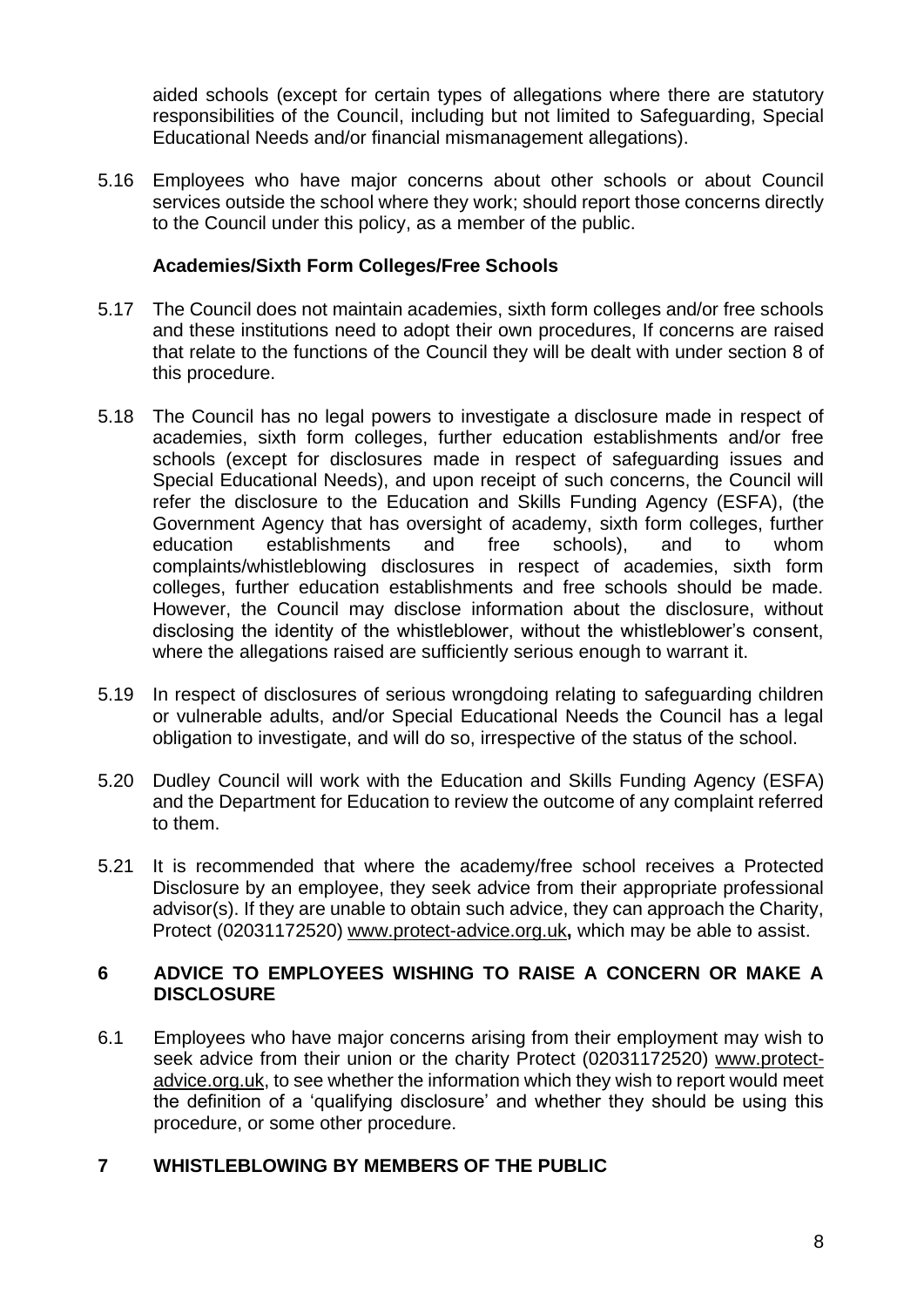- 7.1 Unlike disclosures by employees, the Public Interest Disclosure Act does not cover disclosures by members of the public.
- 7.2 However, the Council considers that any disclosures or allegations made by members of the public in respect of serious wrongdoing should be handled in the same way as disclosures made by employees.
- 7.3 Once a disclosure from a member of the public has been received by the Council, it will be handled in the same way as a disclosure made by an employee under the Public Interest Disclosure Act.

#### **8 HOW TO REPORT AN ACTUAL OR SUSPECTED SERIOUS WRONGDOING**

#### **The Responsible Officer**

8.1 The Chief Executive has overall responsibility for the maintenance and operation of this Policy. The Chief Executive maintains a record of concerns raised and the outcomes (but in a form which does not endanger your confidentiality) and will report to the Audit and Standards Committee.

A person who wishes to report any suspected serious wrongdoing ("a disclosure") to the Council or seek advice and guidance should contact the Council either by e-mail or telephone to:

| <b>Officer</b>                                                                          | Tel Nº       | <b>E-Mail</b>                    |
|-----------------------------------------------------------------------------------------|--------------|----------------------------------|
| Kevin O'Keefe<br><b>Chief Executive</b>                                                 | 01384 815200 | kevin.okeefe@dudley.gov.uk       |
| <b>Balvinder Heran</b><br><b>Deputy Chief Executive</b>                                 | 01384 815330 | balvinder.heran@dudley.gov.uk    |
| lain Newman<br>Director for Finance &<br>Legal                                          | 01384 814802 | iain.newman@dudley.gov.uk        |
| <b>Mohammed Faroog</b><br>Lead for Law &<br>Governance and<br><b>Monitoring Officer</b> | 01384 815301 | mohammed.faroog@dudley.gov.uk    |
| <b>Graham Harrison</b><br><b>Head of Audit Services</b>                                 | 01384 815105 | graham.harrison@dudley.gov.uk    |
| <b>Catherine Driscoll</b><br><b>Director of Childrens</b><br><b>Services</b>            | 01384 813100 | catherine driscoll@dudley.gov.uk |
| <b>Matt Bowsher</b><br>Director of Adult Social<br>Care                                 | 01384 815805 | Matt.bowsher@dudley.gov.uk       |
| <b>Karen Wright</b><br>Director of Public Health<br>and Wellbeing                       | 01384 816239 | karen.wright@dudley.gov.uk       |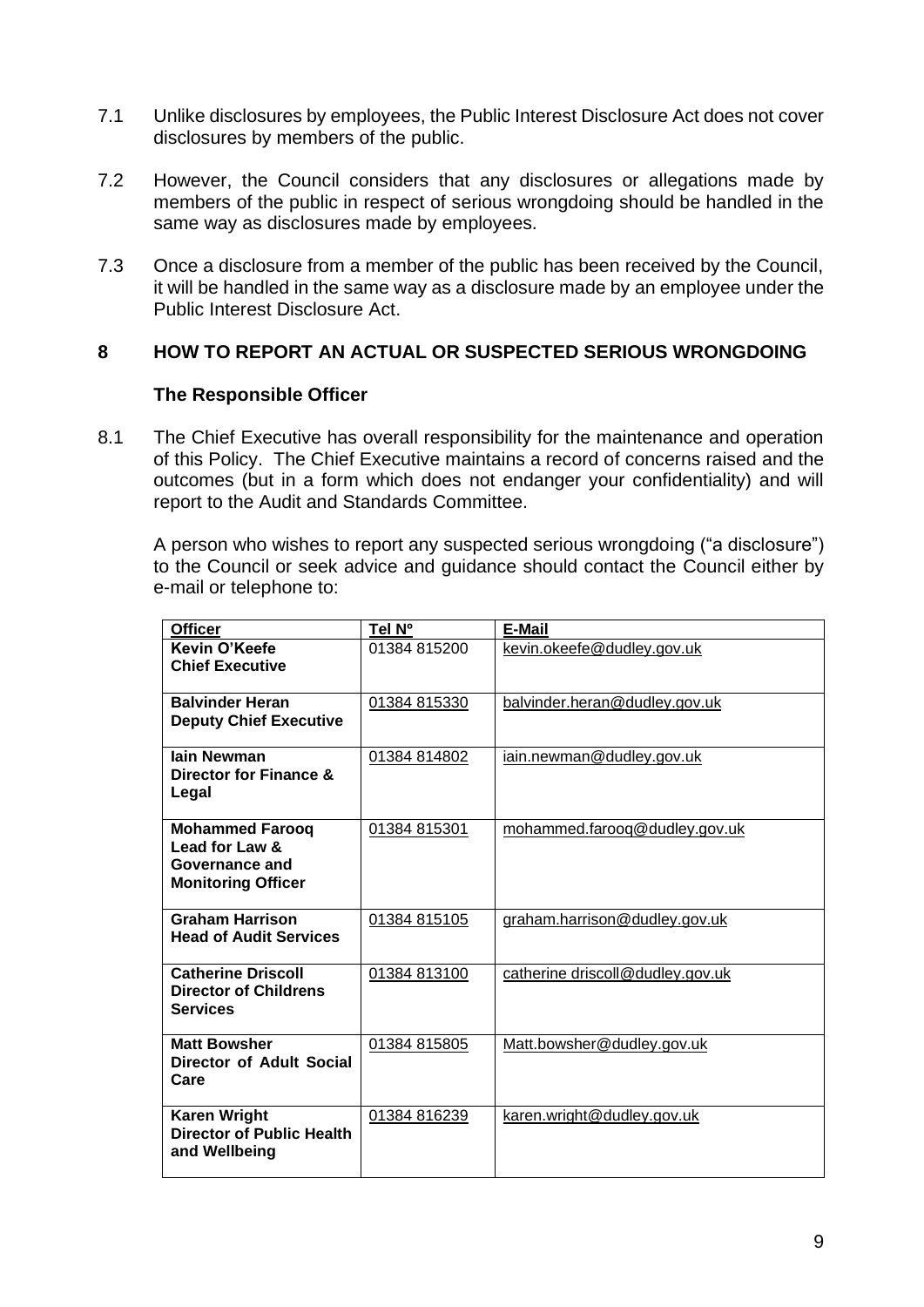| Contact details for all individual schools are<br>Head Teacher /<br><b>Governing Body or</b><br>available from the Dudley MBC website at<br>where appropriate<br>the following address:<br><b>Catherine Driscoll,</b><br>https://www.dudley.gov.uk/residents/learning-<br>and-school/schools-and-colleges/schools-<br><b>Director of Childrens</b><br><b>Services</b><br>contacts/ |
|------------------------------------------------------------------------------------------------------------------------------------------------------------------------------------------------------------------------------------------------------------------------------------------------------------------------------------------------------------------------------------|
|------------------------------------------------------------------------------------------------------------------------------------------------------------------------------------------------------------------------------------------------------------------------------------------------------------------------------------------------------------------------------------|

If you are unsure whether or how to use this Policy, you may seek free confidential help from the independent charity, Protect - 02031172520 [www.protect-advice.org.uk](http://www.protect-advice.org.uk/)

**Protect** will also be able to help if you feel that it would be inappropriate to speak to any of the officers referred to above.

You may wish to consider discussing your concern with a fellow worker first and you may find it easier to raise the matter if there are two (or more) of you who have had the same experience or concerns.

If you are employed by the Council you may invite your current recognised trade union representative, trade union official or fellow worker to be present during any meetings or interviews in connection with the concerns you have raised.

Details that will need to be asked of you are listed below but are not exhaustive:

Name (unless they wish to be anonymous)

Contact details (unless they wish to be anonymous)

Who has committed the alleged serious wrongdoing?

What is the nature of the alleged serious wrongdoing?

Is the person making a disclosure employed by Dudley Council?

If not, does that person work in a school (if so which one)?

Is the person a service user/member of the public?

- 8.2 Council employees are also entitled to make a Protected Disclosure through their manager, if they feel confident in approaching their manager to report a concern or allegation of serious wrongdoing that falls under this policy. If doing so, you must be explicit that the disclosure is being made under this policy. The manager must follow the obligation of confidentiality, but must, as soon as possible after receiving the Protected Disclosure, log the disclosure in accordance with 8.1 above, and then confirm to the employee concerned, in writing or email, that this matter has been recorded.
- 8.3 In the event that an employee does not feel comfortable in making a disclosure to the Council, they are entitled to also make a Protected Disclosure to a number of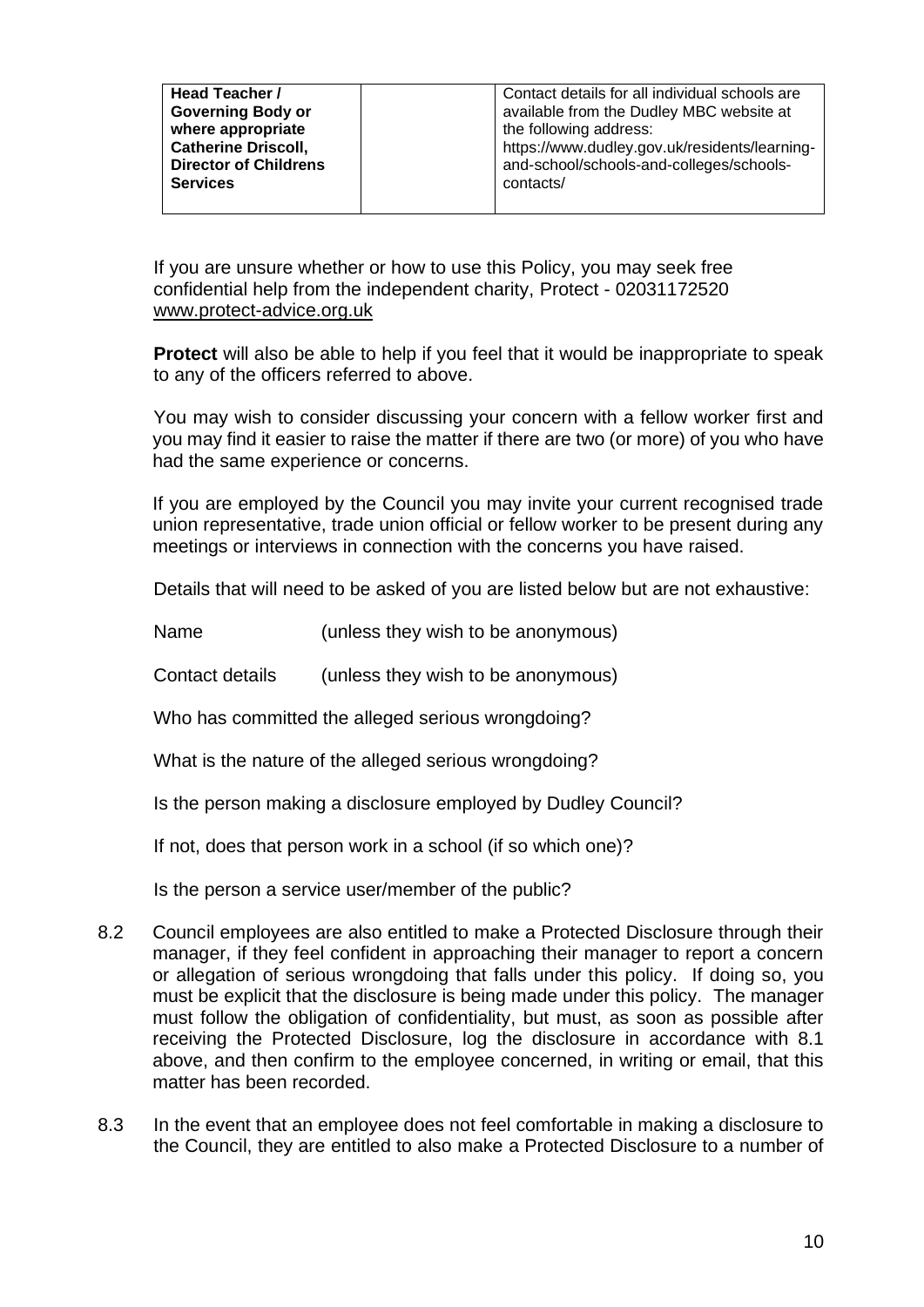other organisations. For further information as to whom, other than the Council, a protected disclosure can made, see:

[https://www.gov.uk/government/uploads/system/uploads/attachment\\_data/file/36](https://www.gov.uk/government/uploads/system/uploads/attachment_data/file/360648/bis-14-1077-blowing-the-whistle-to-a-prescribed-person-the-prescribed-persons-list-v4.pdf) [0648/bis-14-1077-blowing-the-whistle-to-a-prescribed-person-the-prescribed](https://www.gov.uk/government/uploads/system/uploads/attachment_data/file/360648/bis-14-1077-blowing-the-whistle-to-a-prescribed-person-the-prescribed-persons-list-v4.pdf)[persons-list-v4.pdf](https://www.gov.uk/government/uploads/system/uploads/attachment_data/file/360648/bis-14-1077-blowing-the-whistle-to-a-prescribed-person-the-prescribed-persons-list-v4.pdf)

8.4 If you do take the matter outside the Council, you should ensure that you do not disclose confidential information and you should check with one of the contact points listed in Paragraph 8.1 to ensure that you are not doing so.

#### **9 HOW THE COUNCIL WILL RESPOND TO A DISCLOSURE**

- 9.1 Within ten working days of a concern being raised, the responsible person (the Chief Executive) will write to the individual:
	- acknowledging that the concern has been received;
	- indicating how we propose to deal with the matter;
	- giving an estimate of how long it will take to provide a final response: informing the individual whether any initial enquiries have been made;
	- supplying the individual with information on staff support mechanisms, including confidential welfare counselling, and;
	- informing the individual whether investigations will take place and, if not, why not.
- 9.2 In the event a whistleblowing allegation is raised within a school, the notified officer must write to the individual as detailed in section 9.1 copying the letter to the Director of Childrens Services.
- 9.3 The Council or school will then consider and decide whether the disclosure falls under the whistleblowing criteria and, if not, will, wherever possible, seek the whistleblower's consent as to how the disclosure will be investigated using the appropriate council or school procedure(s). The Monitoring Officer should be provided with details of the disclosure and consulted if there is any uncertainty on whether the Whistleblowing Policy applies.
- 9.4 However, there are situations where the Council or school is legally required to investigate, under separate procedures, without the consent of the whistleblower, such as investigating allegations of ill-treatment or abuse of children or vulnerable adults (safeguarding) or suspected criminal activity. In these circumstances, the Council or school will, wherever possible, advise the whistleblower that the disclosure will be investigated under another process, but there may be situations where it is not appropriate to disclose the existence of these investigations.
- 9.5 If it is concluded that the disclosure is considered to come under the whistleblowing policy and that an investigation needs to take place, the whistleblower, will be advised of the following:
	- a) the arrangements for confidentiality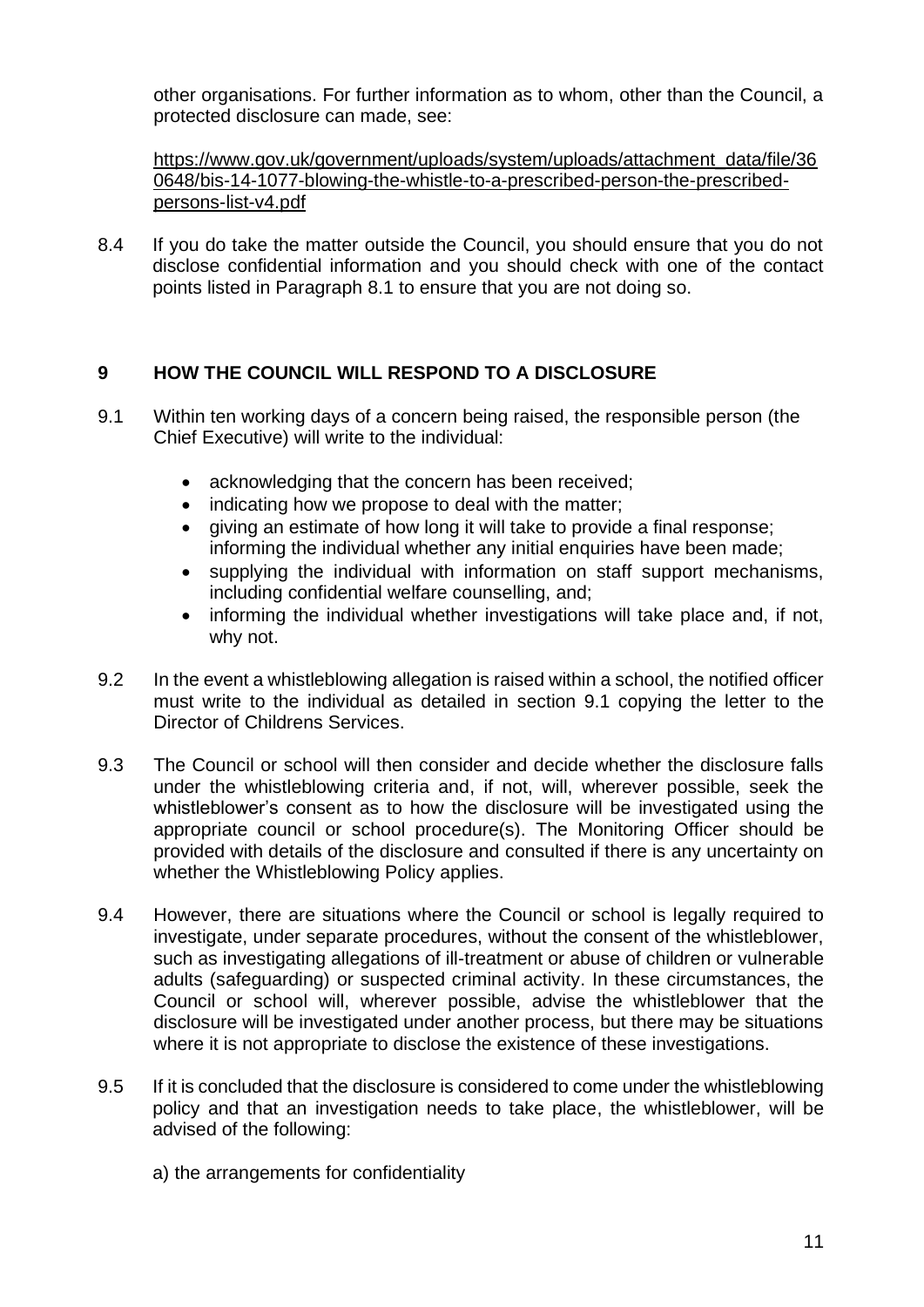- b) how the person making the disclosure will be expected to contribute to the investigation
- c) the outcome of any discussions which may have taken place over anonymity
- d) an estimate of how long the investigation is likely to take
- e) the name of the investigator appointed to undertake the investigation
- f) the right of an employee to representation by a recognised trade union or work colleague at any meeting; and
- g) the right of any non-employee to seek support and representation at any meeting
- h) whether the Police will need to be involved or other agencies
- 9.6 Dudley Council or the school, wherever possible, will seek to advise the whistleblower of the outcome of the investigation. However, the Employer is bound by the General Data Protection Regulation (GDPR) and the Human Rights Act in respect of allegations relating to individuals, and may not be able to disclose information where legal proceedings are pending.
- 9.7 The use of this whistleblowing process does not automatically amount to acceptance by the Council that the information provided is necessarily a qualifying disclosure.
- 9.8 For monitoring purposes the Council keeps a list of communications received from people using this whistleblowing process. This information is used for monitoring purposes and to detect if there are areas where there is a high incidence of alleged serious wrongdoing.
- 9.9 Where a whistleblowing allegation has been concluded within school, appropriate findings should be sent to the Director of Childrens Services.

#### **10 CONFIDENTIALITY AND ANONYMITY**

- 10.1 Although the PIDA does not refer to the confidentiality of concerns raised in a qualifying disclosure, there is a widespread assumption that such a disclosure will be treated in confidence as a means of preventing victimisation. Dudley Council will seek to avoid disclosing information identifying any whistleblower, even if the Council considers that the disclosure, by the Whistleblower, falls outside the scope of a qualifying disclosure. However, there are situations where, due to the circumstances of the alleged serious wrongdoing, it is impossible to avoid disclosing information identifying any whistleblower. In these circumstances, Dudley Council will consult with the whistleblower prior to the disclosure taking place and offer support.
- 10.2 There may also be situations where the Council may be obliged to disclose information, such as where there are legal proceedings following on from the investigation of the whistleblowing investigation. This may require the disclosure of witness statements or correspondence, and there is even the possibility that the whistleblower may be expected to give evidence at any hearing. In these circumstances, the Council should discuss the implications for the whistleblower if they proceed with the disclosure, and where appropriate, discuss appropriate support arrangements.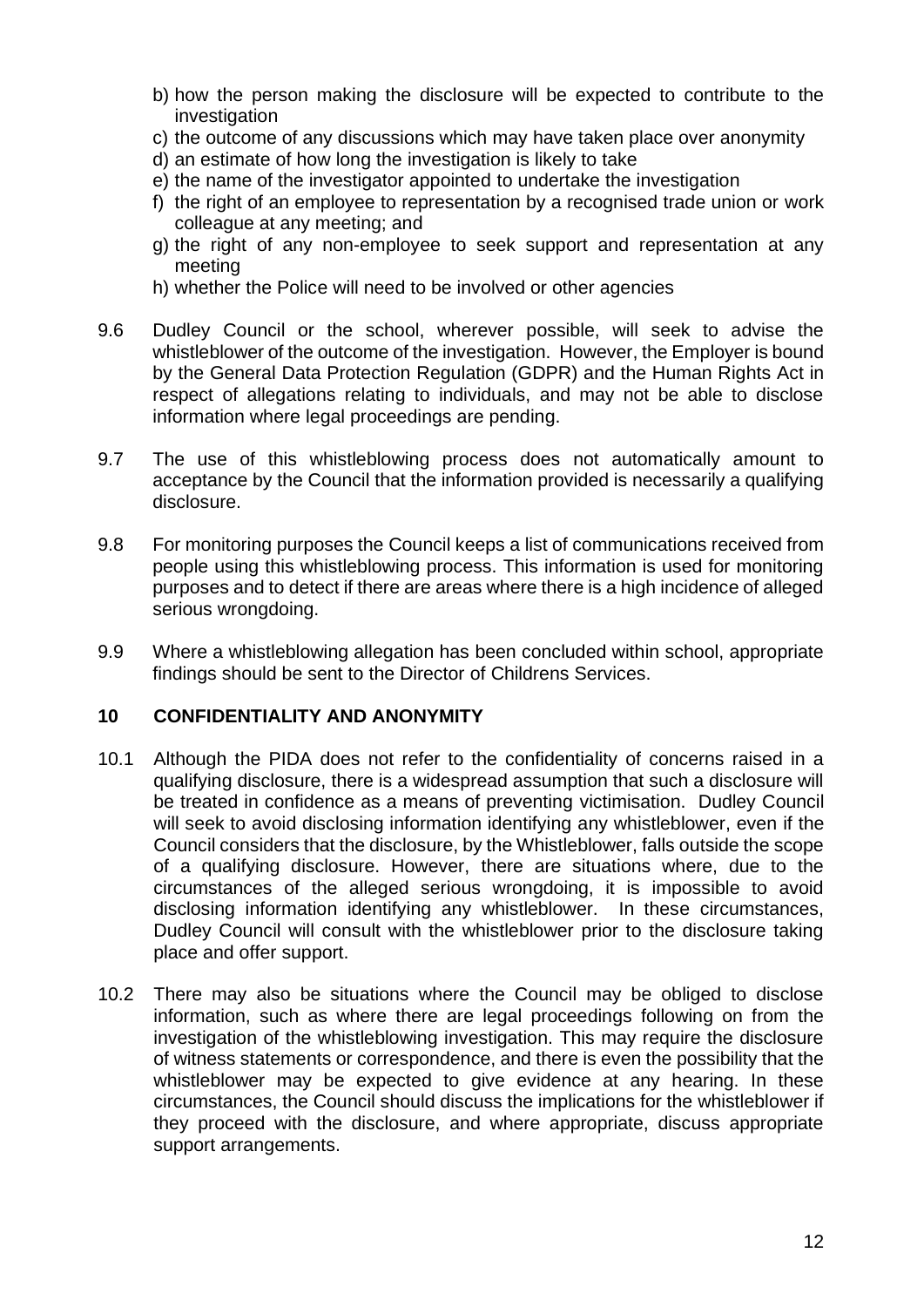- 10.3 Dudley Council may also be required to disclose the identity of the whistleblower to third parties, where necessary for the purposes of undertaking investigations e.g. where the allegations relate to serious criminal offences where the Council considers that the Police should investigate.
- 10.4 Anonymous complaints will be considered but, depending on the information given and the credibility of the evidence, there may not be enough information for a proper investigation without the investigator being able to contact the whistleblower for further information and, in these circumstances, there may not be sufficient evidence to pursue an investigation. Therefore whistleblowers are encouraged to put their name to the complaint.
- 10.5 Dudley Council, as a public authority, is subject to the Freedom of Information Act. This means that there is a presumption that Dudley Council discloses any information it holds, unless that information falls under one or more exemptions and, in most cases, that the application of that exemption is in the public interest.
- 10.6 The Freedom of Information Act contains exemptions that may be applicable to permit the withholding of information identifying the whistleblower, including:
	- s.40 Personal Data
	- s.41 Information which, if disclosed, would give rise to an actionable breach of confidence
- 10.7 If the Council receives a request for information identifying a whistleblower, it will contact the whistleblower to seek their views in respect of the disclosure or withholding of the information requested and, wherever possible, it will seek to comply with those views.
- 10.8 The Council is mindful, in reconciling the legal obligation to disclose information it holds under the Freedom of Information Act 2000, of its legal obligations under:
	- d) The Public Interest Disclosure Act 1998 to avoid the discrimination or victimisation of employees; and
	- e) The Health and Safety at Work etc. Act 1974, to protect the health and safety (including mental health) of employees

#### **11 PROTECTING AN EMPLOYEE WHISTLEBLOWER**

- 11.1 Employees are protected if:
	- they honestly think what they report is true
	- they think they are telling the right person; and
	- they believe that their disclosure is in the public interest
- 11.2 Any employee who makes a 'qualifying disclosure' which meets the definition in the Public Interest Disclosure Act is legally protected against victimisation for whistleblowing. Dudley Council has adopted this procedure in order to encourage early internal whistleblowing and demonstrate its commitment to preventing victimisation. If an employee claims that, despite that commitment, they have been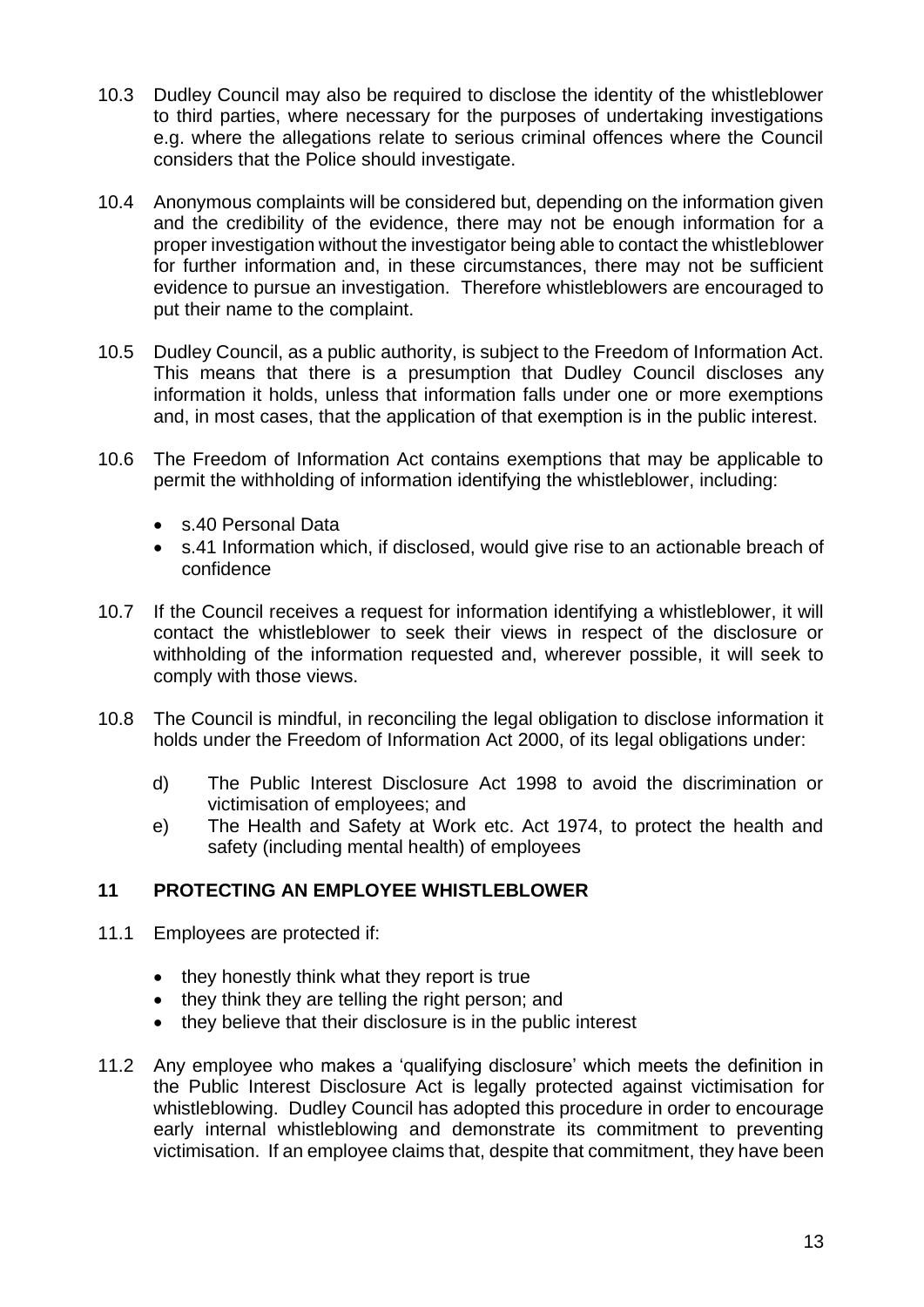victimised because of blowing the whistle, they should make a further complaint under this whistleblowing procedure directly to the Director of Finance and Legal.

- 11.3 An employee has the right to complain of victimisation as a result of any whistleblowing to an employment tribunal.
- 11.4 Any employee who victimises a whistleblower could:
	- be subject to an internal council investigation and potential disciplinary action, including potential dismissal
	- face a civil claim personally, as the affected whistleblower could be entitled to directly issue a legal claim against the culprit

#### **12 RECORDING AND MONITORING COMPLAINTS**

- 12.1 Dudley Council is legally required to maintain a list of concerns raised by employees made under the Public Interest Disclosure Act. Inclusion in this list does not amount to acceptance that the communication amounts to a Protected Disclosure and any subsequent decision that the matter falls outside the Act will be added to the record on the list.
- 12.2 The Council will also record all disclosures of serious wrongdoing made by members of the public.
- 12.3 On conclusion of an investigation the Monitoring Officer will be provided with a copy of the final report.
- 12.4 The Council will record details of all complaints made under this policy, anonymising the identity of the whistleblower and use this information for the purposes of identifying areas of concern, which may indicate further action is required, and where appropriate, share this information with other appropriate regulatory bodies. The types of information recorded may include:
	- the date the concern was raised
	- the nature of the concern and/or the risk/s highlighted
	- who the concern was initially raised with
	- whether confidentiality was requested
	- the approach adopted
	- the outcome, in terms of whether the concern was founded or unfounded
	- whether feedback was given to the member of the public/contractor/employer/worker raising the concern
	- whether the worker was satisfied with the outcome and if not, why not; and
	- the date the case was closed
- 12.5 Both lists are maintained in accordance with the General Data Protection Regulation (GDPR).
- 12.6 A report on the number of concerns will be published annually. This report will not include any information identifying any whistleblower.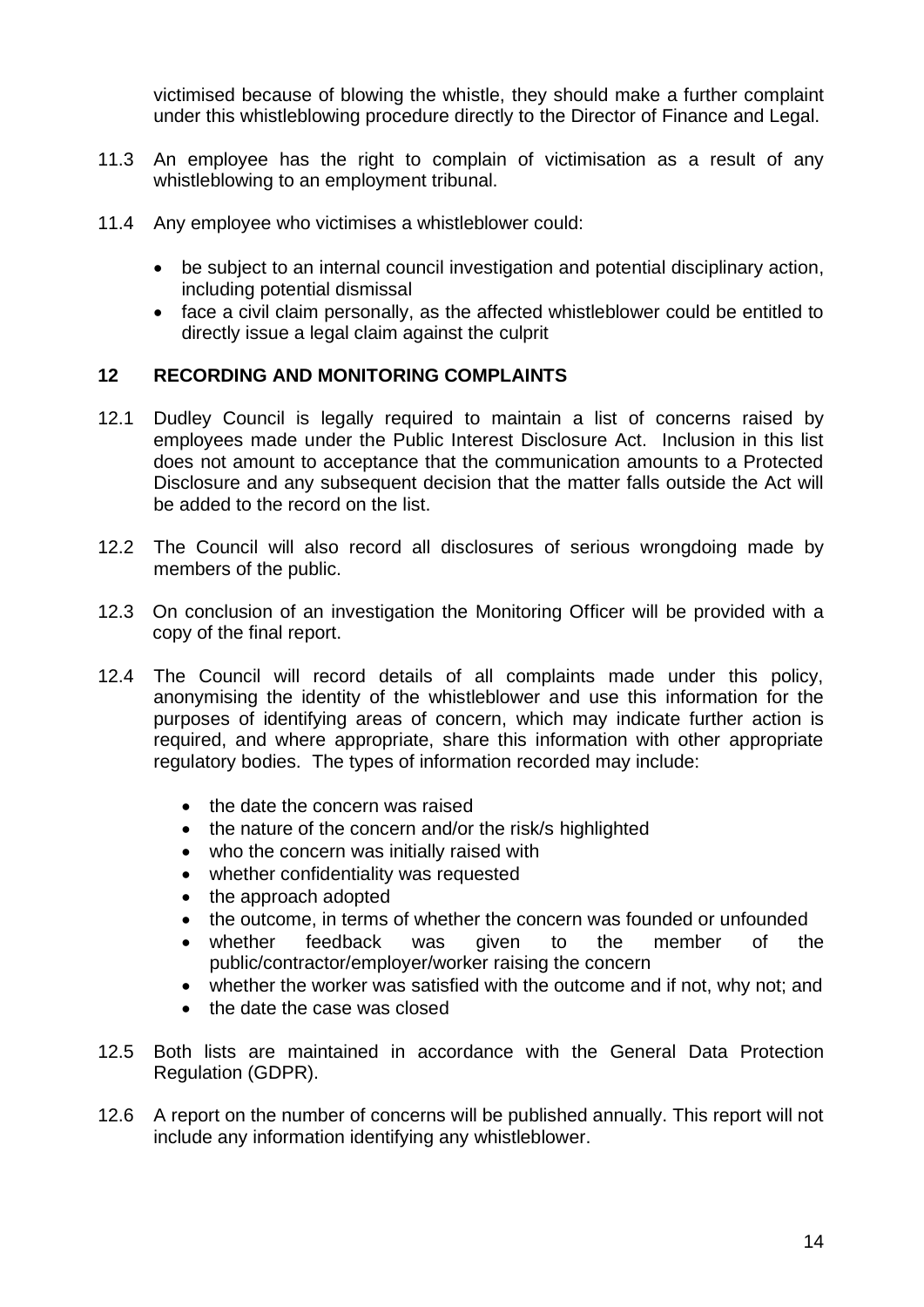Notherfor

Kevin O'Keefe Chief Executive Dudley MBC **12th April 2021**